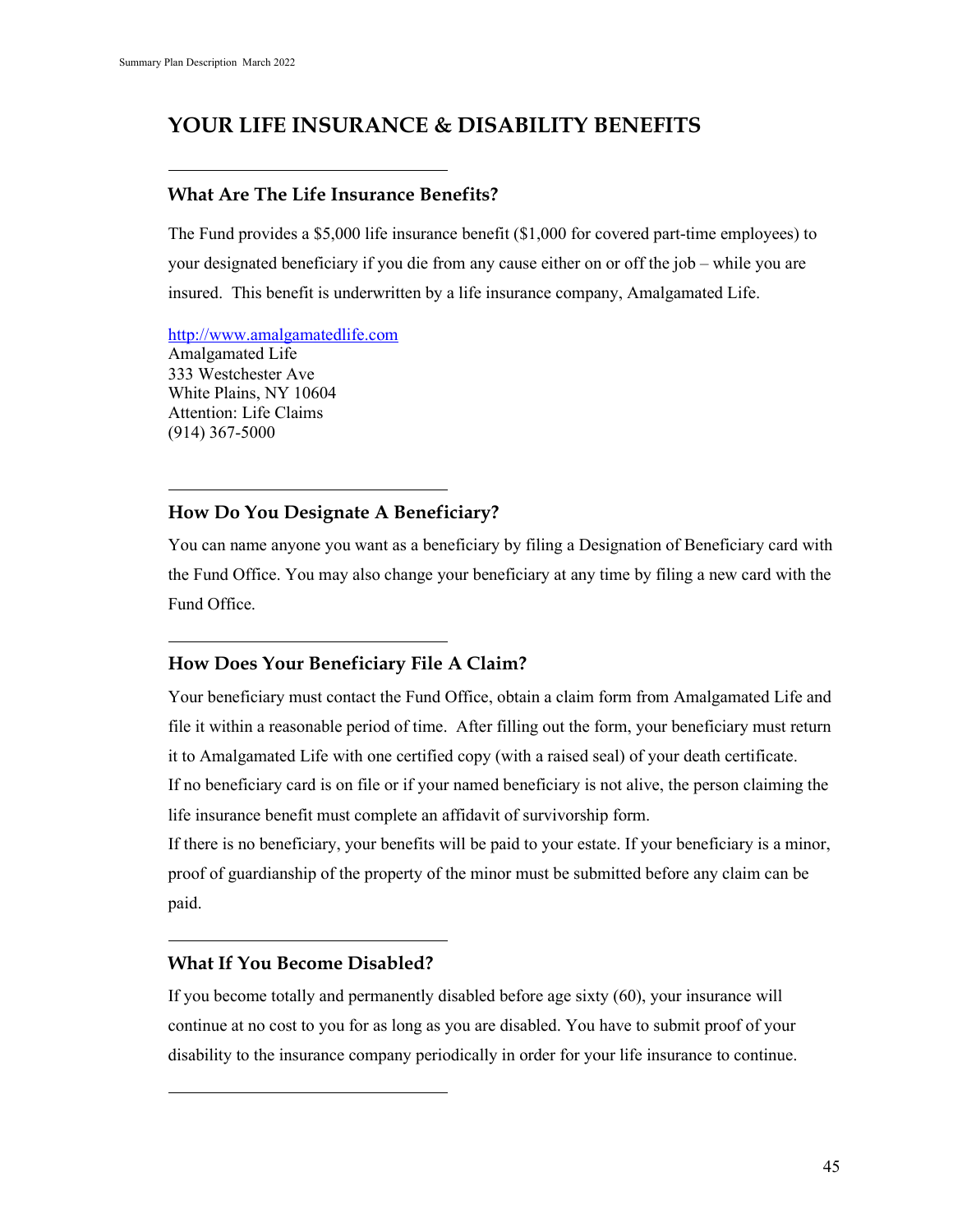# **What Are The Conversion Privileges?**

If your coverage by the Fund terminates, you may convert the life insurance to an individual policy within thirty-one (31) days without medical examination. The amount of your converted policy cannot be more than the amount provided under the group plan. You may choose any type of individual policy then being written by the insurance company except term insurance. The premium cost to you will be based upon your class of risk and your age at the time of conversion. Applications for conversion are available by contacting Amalgamated Life. If you die within the thirty-one (31) day conversion period, the insurance company will pay the same life insurance benefits as though you were still insured through the Fund.

# **What Are The Accidental Death and Dismemberment Benefits?**

Accidental death and dismemberment benefits are payable to you or your beneficiary if you die or suffer a loss of your hands or feet at or above the wrist of ankle joint or a total and permanent loss of sight.

Benefits are paid only if the loss is the direct result of any injury caused by an accident. The loss must occur within thirty (30) days after the accident.

|           |                                         | Full-time | Part-time |
|-----------|-----------------------------------------|-----------|-----------|
|           |                                         | Employees | Employees |
| $\bullet$ | Loss of life                            | \$5,000   | \$1,000   |
|           | • Loss of two limbs, sight of both eyes |           |           |
|           | 0r                                      |           |           |
|           | • Loss of one limb and sight of one eye | \$5,000   | \$1,000   |
|           |                                         |           |           |
| $\bullet$ | Loss of one limb or sight of one eye    | \$2,500   | \$500     |

No more than the full benefit amount will be paid for all losses resulting from any one accident.

# **How Do You File A Claim?**

If you suffer dismemberment, you must get a claim form from Amalgamated Life and file it within ninety (90) calendar days of your loss. Claims submitted after the ninety (90) day limit will be denied.

If you die, your beneficiary must contact the Fund Office, obtain a claim form from Amalgamated Life and file it within ninety (90) calendar days of your death or the claim will be denied. After filling out the form, your beneficiary must return it to Amalgamated Life with one certified copy (with raised seal) of your death certificate.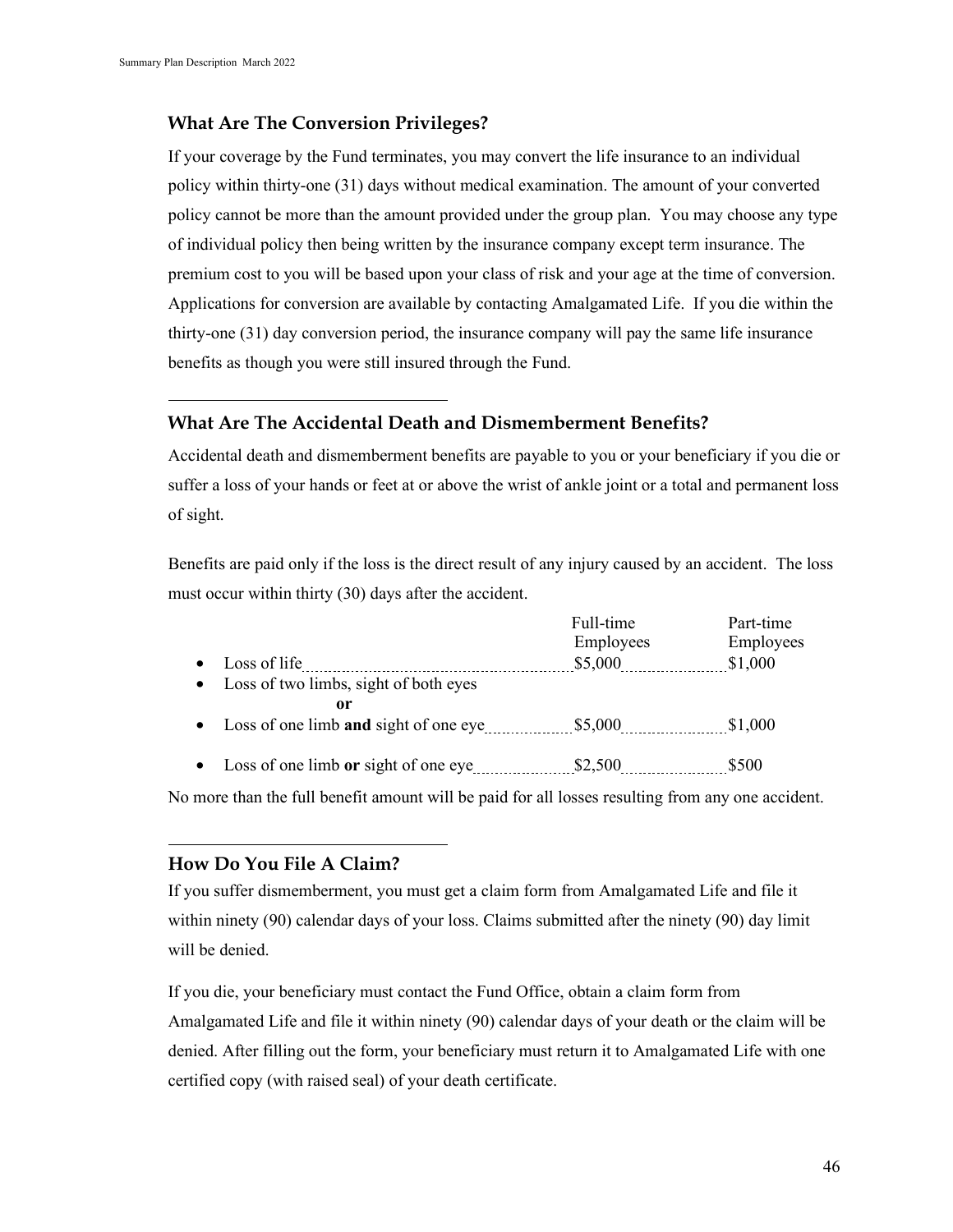If no beneficiary card is on file or if your named beneficiary is not alive, the person claiming your benefits must complete an affidavit of survivorship form.

If there is no beneficiary card on file and no person is entitled to your benefit, your benefit will be paid to your estate. If your beneficiary is a minor, proof of guardianship of the property of the minor must be submitted before any claim can be paid.

# **What Are The Limitations To Your Accidental Death And Dismemberment Insurance?**

Benefits will not be paid if the loss is the result of:

- Suicide or an intentionally self-inflicted injury;
- Ptomaine poisoning;
- Bacterial infection (except pus-forming infection resulting from an accidental wound);
- Disease, bodily or mental infirmity;
- Participating in the commission of a crime; or
- War or any act of war or service in any military, navel or air force of any country while that country is engaged in war or police action as a member of any military, naval or air organization.

#### **Are There Conversion Privileges?**

No. If your coverage terminates, you cannot convert this insurance to an individual policy.

#### **What Are The Weekly Accident and Sickness Benefits?**

If you become disabled as a result of a non-occupational accident or sickness and cannot perform your job, you are entitled up to \$250 a week for a maximum of thirteen (13) weeks or \$50 a day for partial weeks of disability for up to sixty-five (65) working days. The Weekly Accident and Sickness Benefits begin after you have used up all the paid sick leave (including any extensions of paid sick leave granted by your employer) to which you are entitled. Your pay stub showing a zero sick leave balance or your employer's statement showing no remaining sick leave eligibility is sufficient to demonstrate satisfaction of this eligibility requirement.

There is a seven (7) day waiting period for this benefit, unless you are hospitalized. In other words, once you have used up your paid sick leave (including any extensions of paid sick leave granted by your employer), your Weekly Accident and Sickness Benefits will begin no sooner than your eighth  $(8<sup>th</sup>)$  consecutive day of disability or the day you become hospitalized, whichever is earlier. You must provide documentation of the disability from a licensed physician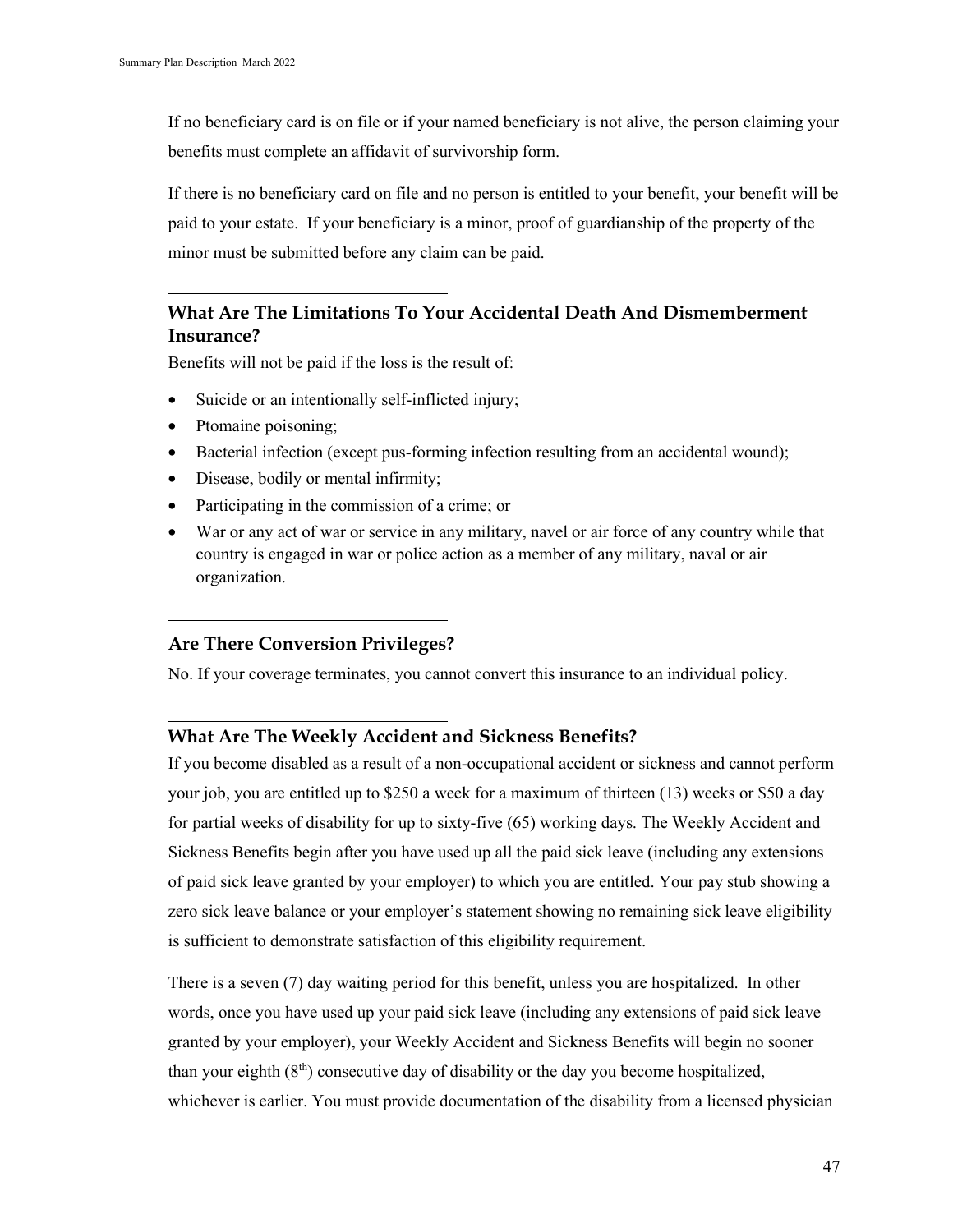on the eighth  $(8<sup>th</sup>)$  consecutive day of disability or from the hospital on the first  $(1<sup>st</sup>)$  day of disability.

You must see a physician during the first week of your disability to be eligible for Weekly Accident and Sickness Benefits. If you see a physician at a later date, your benefits will begin as of the later date.

#### *NOTE: Weekly accident and sickness benefits are taxable income.*

# **What Are The Eligibility Requirements?**

You must meet the following requirements before benefits become payable:

- You are unable to perform the duties of your job; **and**
- You are under the care of a licensed physician or licensed podiatrist **and**
- You are not receiving Workers' Compensation.\*

*\* If you have made a claim to the Workers' Compensation Board which claim has been controverted by your employer, the Fund will pay Weekly Accident and Sickness Benefits. However, if the Workers' Compensation Board's decision is in your favor, you must repay the Fund for the period covered by Workers' Compensation during which you received this benefit.*

**You do not have to be confined to your home or a hospital to be eligible.**

# **What Serves As Proof Of Disability?**

You must submit proof of your disability on a form approved of by the Fund no later than ninety (90) calendar days after the onset of your disability.

# **What Are Successive Periods Of Disability?**

If you recover from a disability and again become disabled from the same or a related accident or illness, after less than two (2) weeks of active full-time work, both disabilities will be considered as one period of disability. You will be entitled to an aggregate maximum of thirteen (13) weeks of payment. However, if your second disability is the result of a totally unrelated accident or illness and you have returned to full-time work for at least one (1) full day, you will be entitled to a new thirteen (13) week payment maximum.